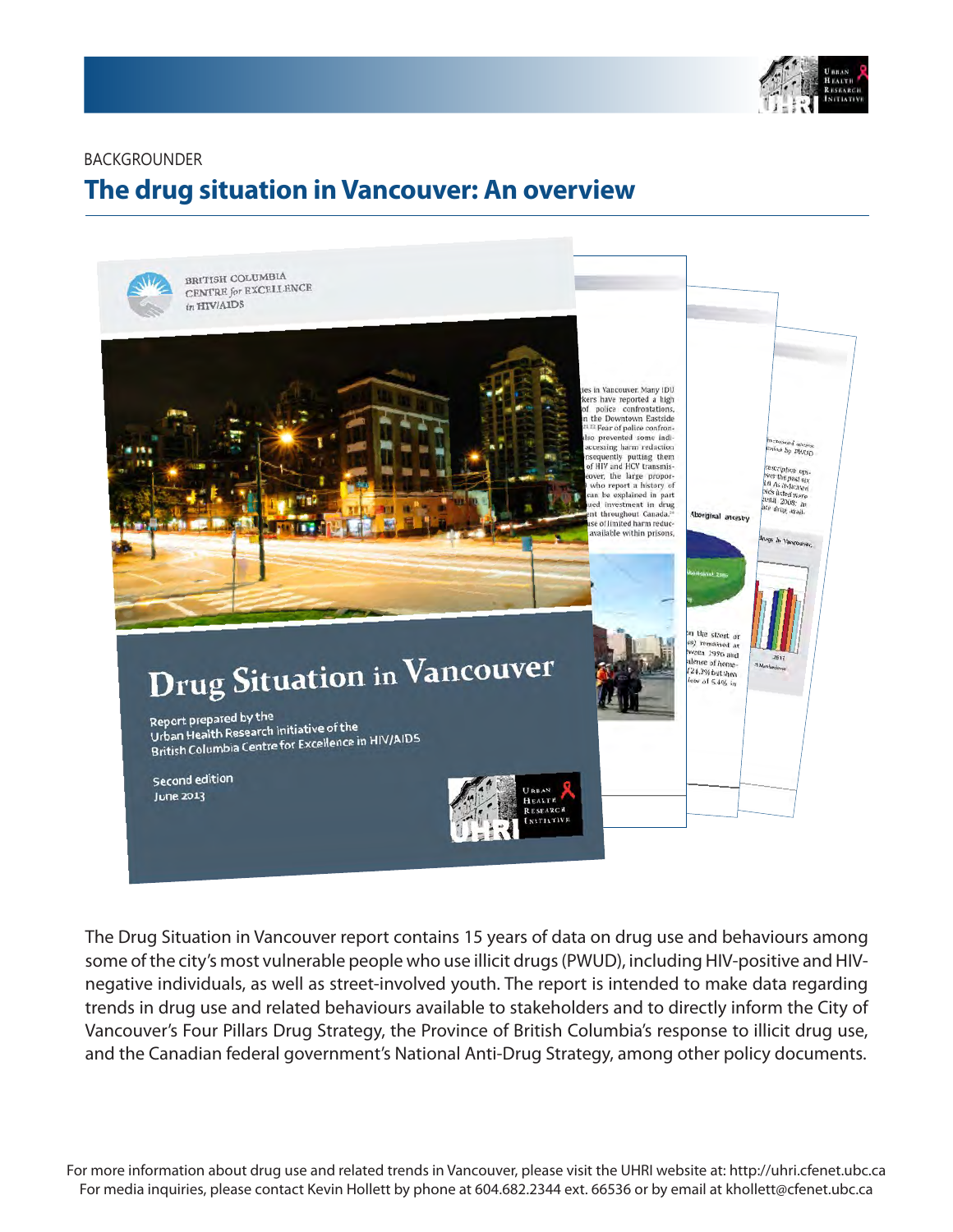# Highlights of **the report**

shifting, w<br>injecting dru<br>ceasing the<br>innovative l<br>addiction t<br>that have bu<br>- Dr. Thoma<br>**Harm redus<br>• Syringe**<br>lending<br>**•** There I Drug trends in Vancouver are shifting, with fewer people injecting drugs and more people ceasing their use, a result of the innovative harm reduction and addiction treatment programs that have been implemented.

– Dr. Thomas Kerr

#### *Drug use patterns and injection cessation*

- **• There has been an overall decline in illicit drug use since 2007.** For example, reports of daily heroin injection have declined and many PWUD have ceased injecting drugs.
- **• Between 1996 and 2007 crack cocaine smoking increased steadily.** While use has begun to decline since 2007, it remains the most commonly used drug.
- **• Among street-involved youth there is a high prevalence of crystal methamphetamine use.** While there has been a decline in crystal methamphetamine use via smoking, use via injection has doubled since 2010.

#### *Harm reduction and addiction treatment*

- **Syringe sharing is on the decline.** There has been a dramatic decrease in syringe borrowing and lending among PWUD, with fewer people reporting difficulty accessing clean syringes.
- **There has been a decreasing number of PWUD reporting difficulty accessing addiction treatment services.** For example, over the past 15 years there has been a steady increase in reports of methadone maintenance therapy use by PWUD.

### *HIV and HCV incidence*

**HIV and HCV incidence is declining.** Overall, there is a decrease in the number of people newly infected with both HIV and HCV over the past 15 years.

#### *Law enforcement and violence*

- **• Between 2000 and 2011 drug availability was high and prices remained stable.** For example, a majority of PWUD reported rapid access to crack cocaine and relatively rapid access to both heroin and cocaine.
- **• Some "hard" drugs are as or more available than marijuana.** Findings indicate that the availability of drugs such as cocaine, crack cocaine, and crystal methamphetamine is comparable to, and in some cases even greater than, the reported availability of marijuana.
- **Violence remains a problem within the local drug scene.** Many PWUD reported some form of violence, with marked gender differences regarding the types of violence reported. For example, more men reported being attacked with a weapon and being robbed, while more women reported experiencing sexual assault.